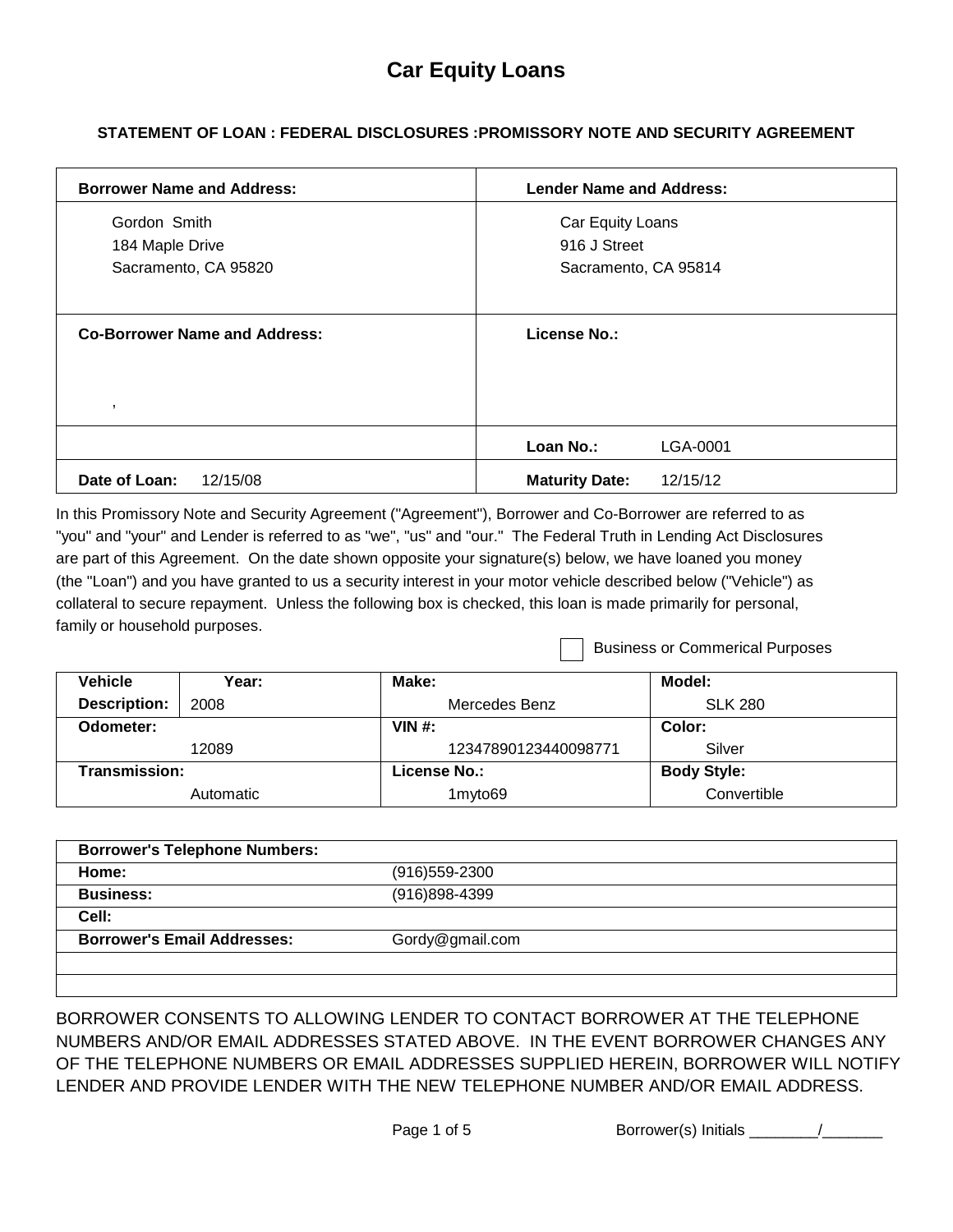#### **Federal Truth in Lending Act Disclosures**

| <b>ANNUAL PERCENTAGE</b> | <b>FINANCE CHARGE</b> | <b>AMOUNT FINANCED</b> | <b>TOTAL OF PAYMENTS</b>   |
|--------------------------|-----------------------|------------------------|----------------------------|
| <b>RATE</b>              |                       | The amount of credit   | The amount you will have   |
| The cost of your credit  | The dollar amount the | provided to you or on  | paid after you have made   |
| as a yearly rate.        | credit will cost you. | your behalf.           | all payments as scheduled. |
| 25.0000%                 | \$9,123.28            | \$15,000.00            | \$24,123.28                |

| Your payment schedule will be:                                                                                                                                        |                           |                       |  |
|-----------------------------------------------------------------------------------------------------------------------------------------------------------------------|---------------------------|-----------------------|--|
| Number of Payments                                                                                                                                                    | <b>Amount of Payments</b> | When Payments Are Due |  |
|                                                                                                                                                                       |                           |                       |  |
|                                                                                                                                                                       |                           | Monthly, beginning    |  |
| 48                                                                                                                                                                    | \$497.36                  | 01/15/09              |  |
| One final payment of \$0.00                                                                                                                                           |                           |                       |  |
| You are giving a security interest in your Vehicle.<br>Security:<br>Late Charge: If any payment is not made within 10 days after it is due, you will be charged \$10. |                           |                       |  |

Prepayment: If you pay off early, you will not have to pay a penalty.

See your contract documents for any additional information about nonpayment, default, any requirement repayment in full before the scheduled date, and prepayment refunds.

"e" means an estimate.

| <b>Itemization of Amount Financed</b>  |             | <b>Important Notice to Borrower(s)</b>                                |
|----------------------------------------|-------------|-----------------------------------------------------------------------|
| A. Amount Given to You Directly:       | \$14,430.00 | THIS IS A HIGH-COST LOAN. YOU MAY BE                                  |
| B. Amount Paid to:                     | \$0.00      | ABLE TO OBTAIN A LOAN FROM SOMEONE<br>ELSE AT A LOWER RATE OF FINANCE |
| C. DMV Lien Fee:                       | \$225.00    | <b>CHARGE. THINK CAREFULLY BEFORE YOU</b>                             |
| D. DMV Registration Fees:              | \$345.00    | <b>DECIDE TO TAKE THIS LOAN.</b>                                      |
| E. Prepaid Finance Charge (Admin Fee): | \$250.00    |                                                                       |
| F. Total Loan Amount:                  | \$15,250.00 |                                                                       |
| G. Amount Financed (F minus E):        | \$15,000.00 |                                                                       |

For value received, you promise to pay to our order at our office address shown above the Total Loan Amount ("Principal") shown above and finance charge on the unpaid Principal at the simple interest rate of 90.00 % per year, in equal Monthly installments of Principal and interest as shown in the payment schedule above, until you have paid us all that you owe us. If more than one of you signs this Agreement, each of you will be individually and jointly liable to us for repayment.

### **STATEMENT OF INSURANCE**

Lender, as a condition of the Loan requires insurance policies covering the collateral. No person is required as a condition of the financing herein to purchase or negotiate any insurance through a particular insurance company, agent or broker.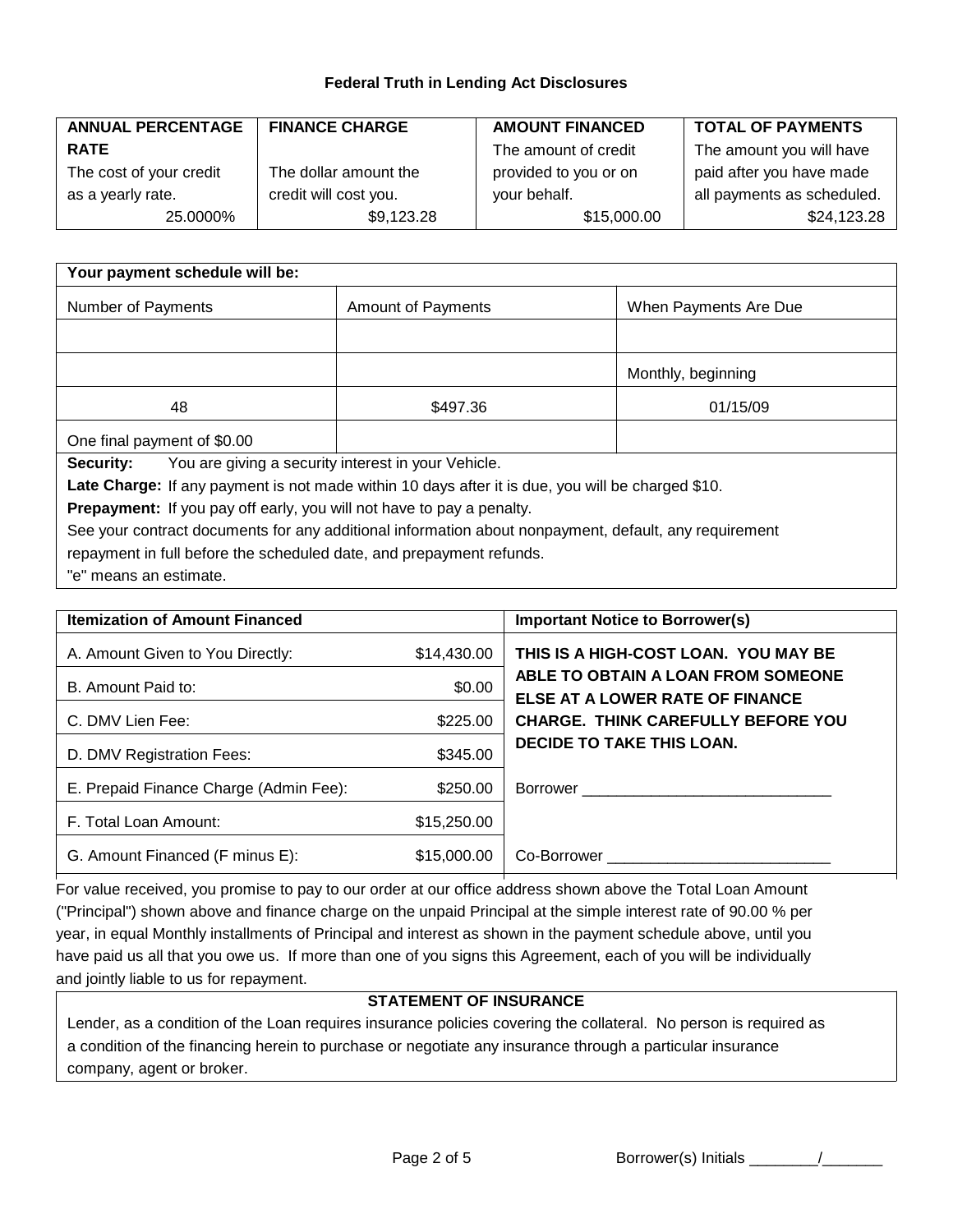**Simple Interest Loan & Your Payments,** This is a simple interest loan. Finance charge will accrue on the unpaid Principal balance on a daily basis. Payments we receive will be applied first to accrued and unpaid finance charge, then to unpaid Principal, then to other amounts you may owe us. If you make more than one payment before it is due, you will still owe the payments due as scheduled (advance payments are applied to the Principal balance). The Finance Charge, Total of Payments and Payment Schedule disclosed in the Federal Truth in Lending Disclosures may differ from the actual amount you pay if your payments are not received by us on their exact due dates, or we advance amounts under this Agreement to fulfill your obligations, which we may add to the unpaid Principal balance. Your final payment may be different than the amount disclosed under the Payment Schedule if you make your payments after the date they are due, or if we added amounts we advanced to the Principal balance.

**Prepayment.** You may pay us all that you owe us at any time without penalty. If there is more than one of you, you agree that we may release our lien interest in the certificate of ownership to any one of you.

Late Fee. You agree to pay a late fee (late charge) for late payment as disclosed above.

**Returned Payment Item Fee.** If any check, negotiable order of withdrawal or share draft you give us is returned by a depository institution, you agree to pay a returned payment item fee of \$15.00 for each such item returned.

**Security Interest.** You grant us a security interest in (1) the Vehicle and all parts or accessories (including radio, tape player, CD player, navigation system, transmitter, and telephone) attached to the Vehicle, (2) all money or goods received for the Vehicle (proceeds), and (3) all proceeds or refunded insurance premiums or charges for optional products or services financed in the loan, which secure all sums due or to become due under this loan as well as any modifications, extensions, renewals, amendments or refinancing of this loan. You will do all acts necessary to ensure our lien interest appears on the certificate of ownership to the Vehicle. **Use of Vehicle.** You agree to keep the Vehicle free of all liens and encumbrances, including tax liens, except the lien in our favor, and to not use the Vehicle or permit the Vehicle to be used illegally, improperly or for hire, or to expose the Vehicle to misuse, seizure, confiscation, forfeiture, or other involuntary transfer, even if the Vehicle is not the subject of judicial or adminstrative proceedings. You agree not to make or allow any material change to be made to the Vehicle. You agree to allow us to inspect the Vehicle at any reasonable time. You agree not to remove the Vehicle, or allow the Vehicle to be removed, from California for a period in excess of 30 days without our express permission. You agree not to remove the vehicle from the U.S. or Canada. You agree not to sell, rent, lease or transfer any interest in the Vehicle. You agree to keep the Vehicle in good working condition and make all necessary repairs. Although we are not obligated to do so, if we pay any liens, fees, maintenance or taxes in connection with the Vehicle, or advance any other amount to protect our interest in the Vehicle, you will reimburse us, at our option, within 5 days of our demand upon you to do so, or we may add the amount of any such liens, fees, maintenance or taxes or other charges we pay to the Principal balance. Such amounts will accrue finance charge at the rate set forth above. Unless you have paid us such amounts prior to maturity, they will be due at the maturity of this Agreement.

**Insurance.** You agree to keep the Vehicle insured in our favor with a policy and insurance provider satisfactory to us, with comprehensive fire, theft and collision coverage, insuring the Vehicle in an amount sufficient to cover the value of the Vehicle, and providing for a deductible of not more than \$1,000.00. You may obtain the insurance from any insurer or broker you choose that is acceptable to us. You agree to obtain and deliver to us a loss payable endorsement on such insurance. You agree that we may (1) contact your insurance agent to verify coverage or to have us added as a loss payee, (2) make any claim under your insurance policy for physical damage or loss to the Vehicle, (3) cancel the insurance if you default in your obligations under this Agreement and we take possession of the Vehicle, and/or (4) receive any payment for loss or damage, or return premium, and apply amounts we receive, at our option, to replacement of the Vehicle or to what you owe under this Agreement, including indebtedness not yet due. If you fail to maintain such insurance, we may, at our option, obtain such insurance to protect our interest in the Vehicle. The insurance we purchase may not cover your interests. You understand that the insurance premiums may be highter if we must purchase such insurance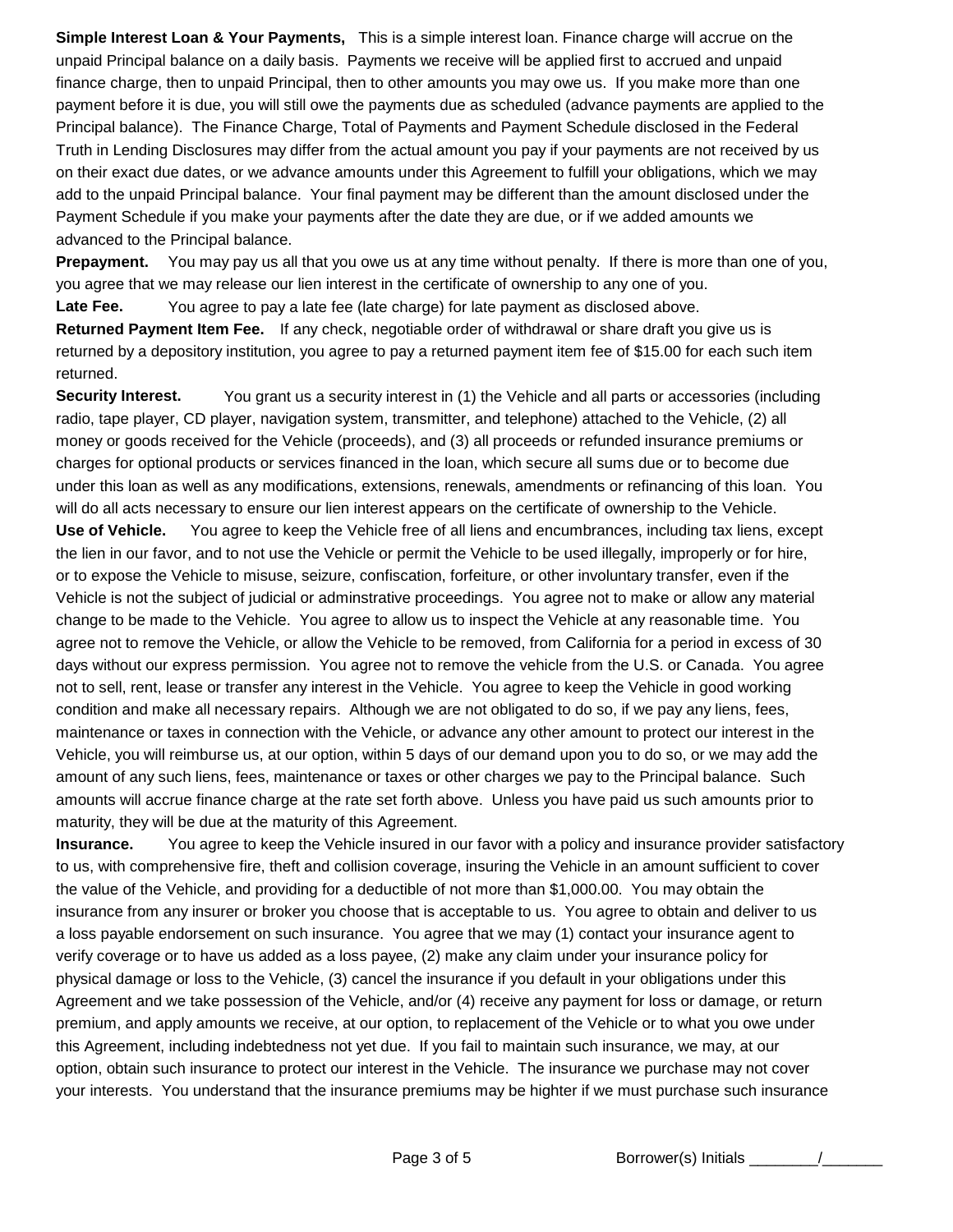than if you had purchased the insurance yourself. Whether the Vehicle is insured, you must pay us all that you owe us if the Vehicle is lost, stolen, damaged or destroyed.

**Default.** this Agreement. You will also be in default of this Agreement if: (1) you gave us false information in connection with this loan; (2) you fail to keep your promises or fulfill your obligations under this Agreement; (3) you die and there is no surviving Co-Borrower; (4) you become insolvent or file a petition in bankruptcy, or a petition in bankruptcy is filed against you; or (5) the Vehicle is stolen, damaged, destroyed, impounded, seized, confiscated or forfeited. If you fail to pay us what you owe when it is due or when we demand you pay, you will be in default of

**Remedies.** (2) file suit against you for all unpaid sums you owe under this Agreement; (3) take immediate possession of the Vehicle where we may find it, provided we do so peacefully; and (4) exercise any other legal or equitable remedy. If the Vehicle is equipped with a tracking device, you agree that we may locate the Vehicle by use of that device. If we take possession of the Vehicle, any accessories, equipment or replacement parts will stay with the Vehicle. If any of your personal items are in the Vehicle when we take possession, they will be stored for you at your expense. California law provides for the period of time these items must be held. If you do not ask for these items back within that time, we may dispose of them as permitted by law. Our remedies under (1) and (2) above are subject to any right you may have to reinstate the Agreement or redeem the Vehicle by paying what you owe in full as provided in the California Finance Lenders Law and the California Uniform Commercial Code. Upon taking possession of the Vehicle, subject to any right you may have to reinstate or redeem, we will sell the Vehicle at a public or private sale. We will give you notice of the sale as required by law. We will add the costs of retaking, holding, preparing for sale, and disposing of the Vehicle to what you owe, as permitted by law. The proceeds of sale will be applied first to these costs, and the remainder will be applied to unpaid sums you owe under this Agreement. If we must pursue collection, or hire an attorney to collect what you owe, you will reimburse us our reasonable collection costs and attorneys' fees when we demand. If there is any money left over (surplus), we will pay it to you unless we must pay it to someone else who has a subordinate lien or encumbrance on the Vehicle, as permitted by law. If a balance remains due us, you promise to pay it when we make demand. After we accelerate the unpaid Principal balance, you will pay interest on what you still owe us at the rate of Finance Charge shown in this Agreement, until you pay us all that you owe, or until judgement is entered in our favor. Our remedies are cumulative, and our taking action will not be deemed a waiver of or prohibition against us taking any other action. If you are in default, we may: (1) declare all that you owe us to be immediately due and payable;

**Extensions or Deferrals.** us. If we do so, such extension or deferral does not mean we must or will extend or defer any other payment, and does not affect your liability for what you owe. We may agree from time to time to extend or defer payments or amounts you owe

**Power of Attorney.** Until you have paid us all that you owe us, you hereby appoint us, and any one of our designated officers or employees, as your attorney-in-fact, with full power of substitution, to sign in your name any and all applications for certificate of ownership to secure our lien in the Vehicle, and any affidavits or the certificate of ownership to transfer and convey the title or our interest in the Vehicle.

**Other Terms.** you owe us, accept money in amounts less than is due, or waive a right we have, our doing so will not be a waiver of any other right or later right to enforce the terms of this Agreement. If any provision of this Agreement is held invalid, the remaining provisions will continue to be valid and enforceable. You waive the right to presentment, protest, notice of dishonor and notice of protest. If the DMV Filing Fee is more than the amount shown above, you will pay the difference to us upon demand. If it is less, we will refund the difference to you. **You must notify us of any change of your name, address or employment within 30 days.** If we agree to an extension of the due date for payment, agree to extend or defer payment(s)

**Confidentiality.** reporting agencies and others who may lawfully receive that information. By signing this Agreement, you waive the confidentiality under the provisions of California Vehicle Code Section 1808.21 and authorize us to obtain from the California Department of Motor Vehicles your current residence address, until we are paid in full. We will abide by our Privacy Policy. We may report your payment experience with us to credit